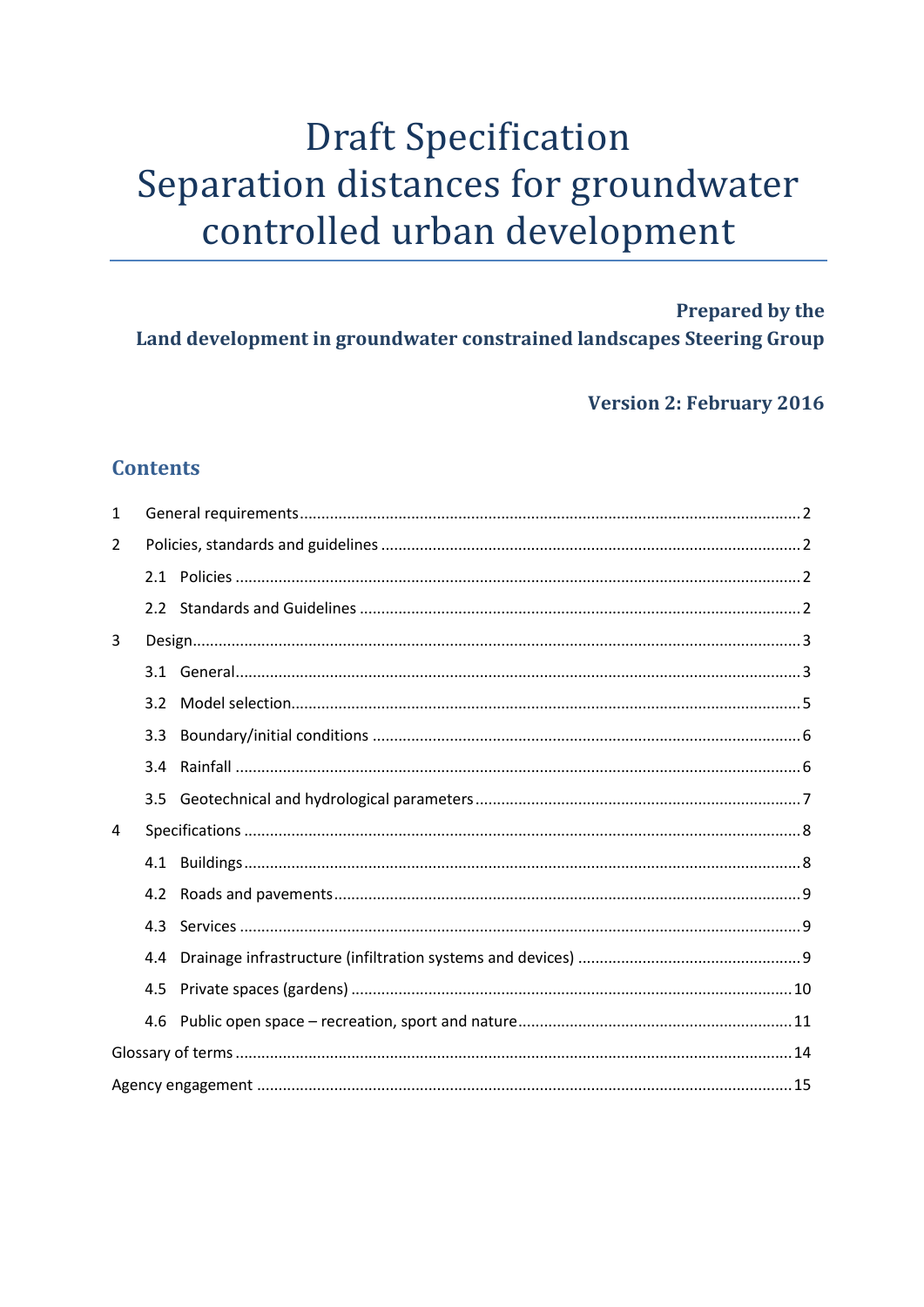# <span id="page-1-0"></span>**1 General requirements**

The objective of the groundwater separation distance guidelines is to provide criteria (specifications) for groundwater separations appropriate to acceptable levels of risk and amenity for critical elements of built form and infrastructure and provide guidance regarding appropriate methodology (design) for assessment and approval of groundwater levels and separations.

The following guidance applies to controlled (engineered) groundwater systems in urban areas.

To satisfy conditions of subdivision relating to urban water management, developers should liaise with local government and refer to the Department of Water's *Water resource considerations when controlling groundwater levels in urban development* (DoW, 2013a).

### **1.1 Assessment**

The performance of this draft specification will be assessed over the next 2 years. Consideration will be given to the outcomes in terms of approval requirements and timelines: and development and maintenance costs of approved subdivisions, with the aim of achieving good urban form outcomes which optimise infrastructure performance whilst balancing the shared costs and risks of the development to the home owner (i.e. development costs) and the community (i.e. maintenance costs).

# <span id="page-1-1"></span>**2 Policies, standards and guidelines**

### <span id="page-1-2"></span>**2.1 Policies**

- State Water Plan (Department of the Premier and Cabinet, Perth Western Australia, 2007).
- State Water Strategy (Department of the Premier and Cabinet, Perth Western Australia, 2003).
- State Planning Policy 1 State Planning Framework Policy (WAPC, Perth Western Australia, 2006).
- State Planning Policy 2 Environment and Natural Resources (WAPC, Perth Western Australia, 2003).
- State Planning Policy 2.9 Water Resources Policy (WAPC, Perth Western Australia)
- State Planning Policy 2.10 Swan Canning River System (WAPC, Perth Western Australia, 2006.

### <span id="page-1-3"></span>**2.2 Standards and Guidelines**

- *Australian groundwater modelling guidelines,* Sinclair Knight Merz and National Centre for Groundwater Research and Training, Waterlines Report Series No. 82, June 2012.
- *Better urban water management*, Western Australian Planning Commission, Perth, 2008.
- *Classification Framework for Public Open Space*, Department of Sport and Recreation, Perth, 2012.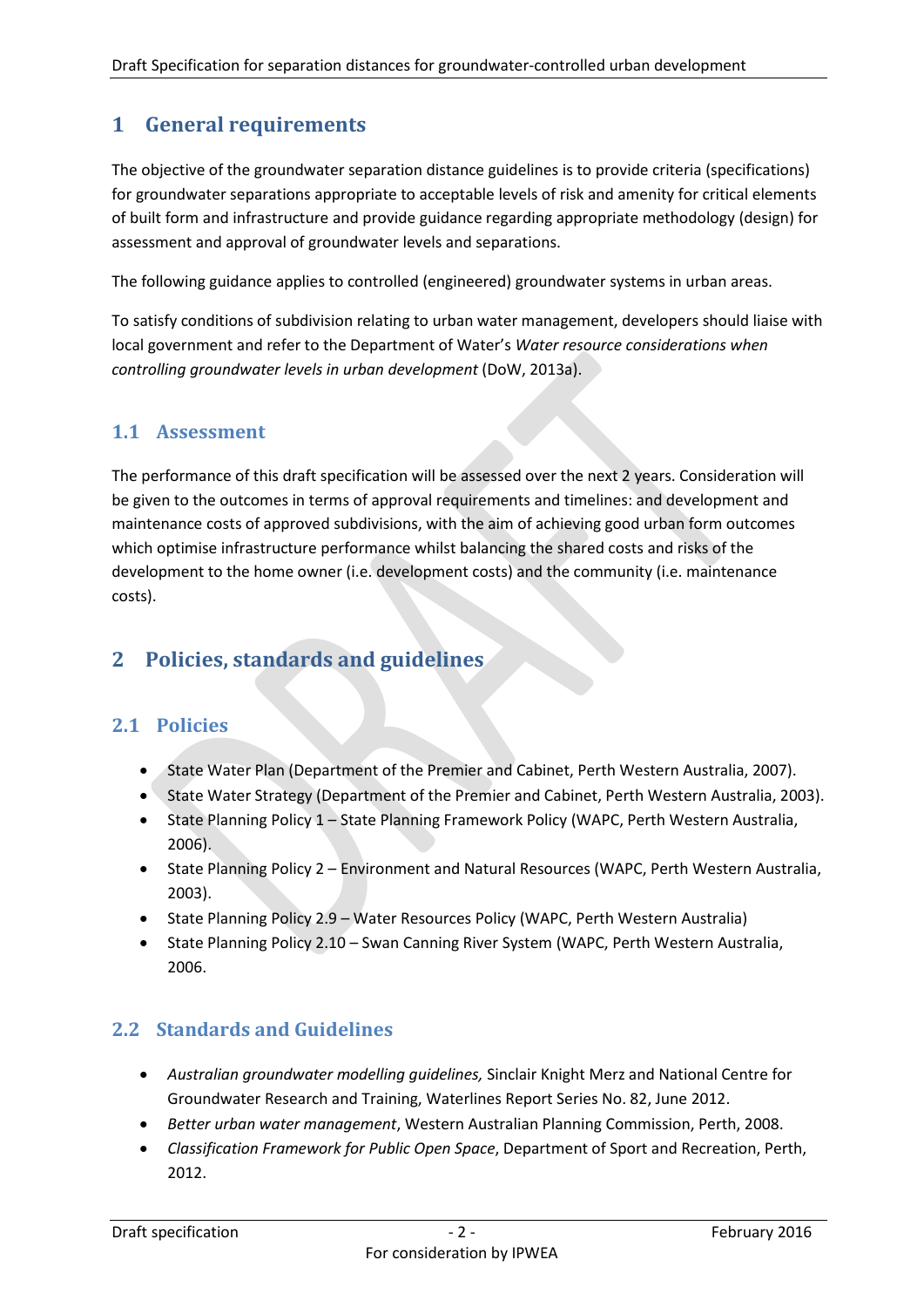- *Decision process for stormwater management in Western Australia*, Department of Water, Perth, WA, 2009.
- *Guidelines for district water management strategies: Guidelines for preparing a district water management strategy to support a region scheme amendment or district structure plan*, Department of Water, Perth, WA, 2013.
- *Interim: Developing a local water management strategy*, Department of Water, Perth, WA, 2008.
- *Liveable Neighbourhoods: A Western Australian government sustainable cities initiative*, 4th edition, Western Australian Planning Commission, Perth, WA, 2009.
- *Model Subdivision Conditions Schedule,* Western Australian Planning Commission, Perth, WA.
- *National Construction Code Series 2015 Volume 1; Building Code of Australia Class 2-9 Buildings,* Australian Building Codes Board, 2015.
- *National Construction Code Series 2015 Volume 2; Building Code of Australia Class 1 and 10 Building,* Australian Building Codes Board, 2015.
- *Planning and Development (Local Planning Schemes) Regulations 2015, Structure Plan Framework*, Western Australian Planning Commission, Perth, WA, 2015.
- *Selection of future climate projections for Western Australia*, Water Science Technical Series, report no. 72, Department of Water, Perth, WA, 2015.
- *Urban water management plan: Guidelines for preparing plans and complying with subdivision conditions*. Department of Water, Perth, WA, 2008.
- *Water resource considerations when controlling groundwater levels in urban development*, Department of Water, Perth, WA, 2013.

# <span id="page-2-0"></span>**3 Design**

### <span id="page-2-1"></span>**3.1 General**

Designing of groundwater drainage systems requires modelling to predict the performance of the proposed system under probable future climate, site and land use conditions.

Modelling is required to assess a series of representative cross sections through any specified development area. This should include at least one typical street-to-street section and sections through turfed public open spaces.

Modelling is also required to provide average and peak discharge flow rates from the designed subsoil drainage system to facilitate sizing of infrastructure including subsoil pipes and (when required) water quality treatment systems.

The design of groundwater management systems should be undertaken in the context of a broader development planning and design process which includes:

- Structure planning including road layouts and dimensions;
- Subdivision design including lot sizes and streetscapes;
- Earthworks design and catchment definition;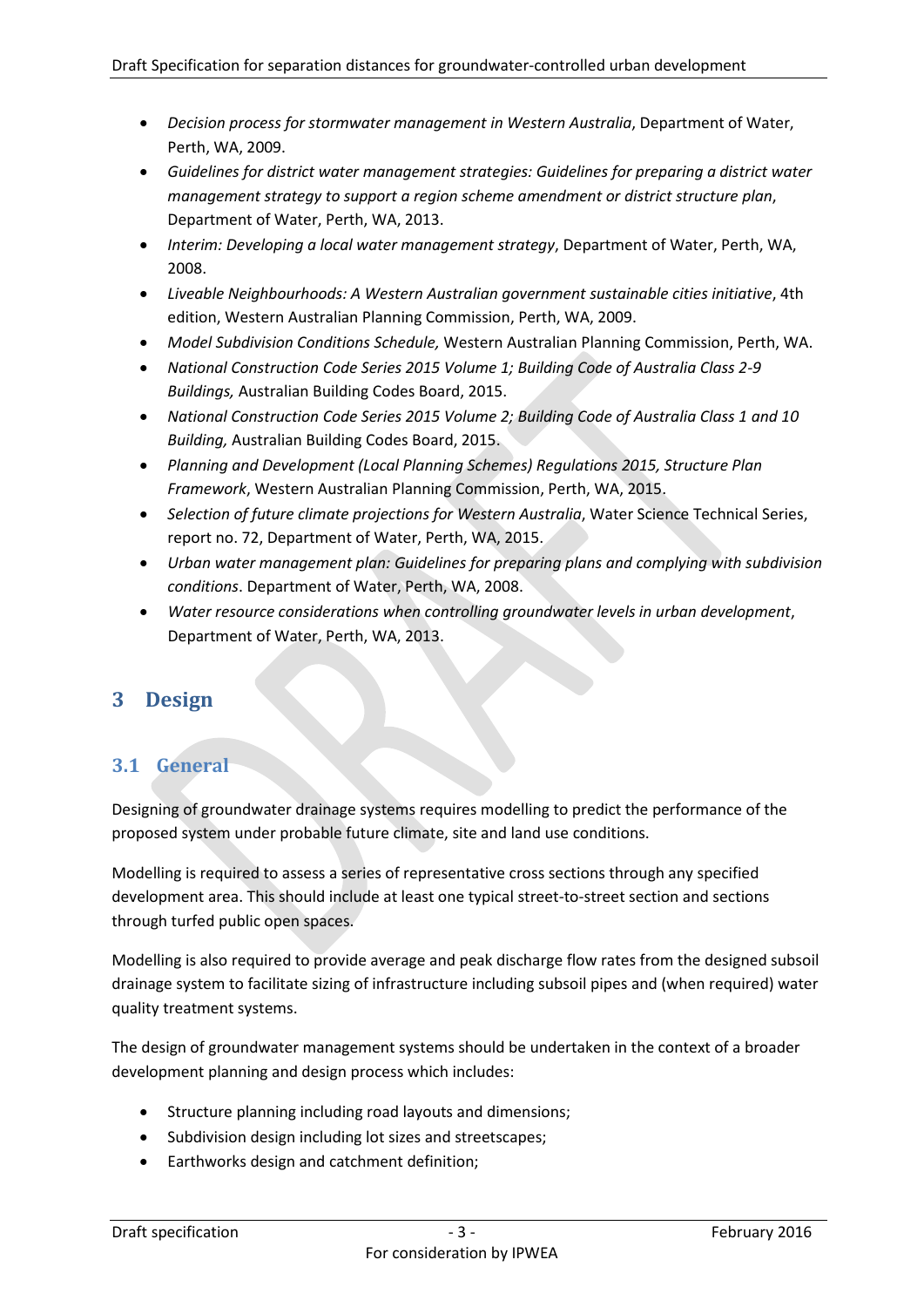- Civil design of roads and services including subsoil drainage; and
- Landscape design and integration of public open space with drainage and water quality treatment systems

The design process should be undertaken as an iterative process including opportunities to inform other aspects of design and test options for innovative approaches. In particular, the performance of a proposed groundwater management system may have implications for the use of fill and the selection of building materials and methodologies.

Consistent with the requirements of *Better Urban Water Management* (WAPC 2008), urban water management documents are required to be prepared at each stage of the development process. The requirements for each stage, provided in greater detail than in *Better Urban Water Management,* are provided in [Table](#page-3-0) 1.

| <b>Planning stage</b>                    | <b>Requirement</b>                                                                                                                                                                                                                                                                                                                                                                                                                        |  |  |
|------------------------------------------|-------------------------------------------------------------------------------------------------------------------------------------------------------------------------------------------------------------------------------------------------------------------------------------------------------------------------------------------------------------------------------------------------------------------------------------------|--|--|
| District water<br>management<br>strategy | Modelling of groundwater mounding is not required. . The DWMS should<br>identify if groundwater management may be necessary based on a review of<br>available regional bore data available from the Department of Water's Water<br>Information Network and consider key defining factors including key receiving<br>environments; complexity and connectivity of groundwater<br>resources/aquifers; and groundwater dependent ecosystems. |  |  |
| Local water<br>management                | Define appropriate controlled groundwater level and describe the<br>implications for any identified groundwater dependent ecosystems.                                                                                                                                                                                                                                                                                                     |  |  |
| strategy                                 | Include ground-truthed desktop investigations with sufficient detail to provide<br>a conceptual understanding of the site conditions. This includes establishing if<br>the site is part of the regional system or a local aquitard.                                                                                                                                                                                                       |  |  |
|                                          | Preliminary modelling to consider fill implications for the potential drainage<br>system layout (spacing of road reserves) is required and should provide 'proof<br>of concept' for the proposed design. Design parameters (eg for imported fill)<br>may be specified generically.                                                                                                                                                        |  |  |
| Urban water<br>management plan           | Modelling to develop and test the subsoil drainage system is required and<br>should incorporate the following level of detail:                                                                                                                                                                                                                                                                                                            |  |  |
|                                          | Designed urban form;<br>$\bullet$<br>Investigated and/or designed geotechnical conditions;<br>Measured and/or specified parameterisation; and<br>٠<br>Designed drainage system.<br>$\bullet$                                                                                                                                                                                                                                              |  |  |
|                                          | Detailed geotechnical investigations with sufficient coverage to provide a<br>detailed understanding of the site conditions are required.                                                                                                                                                                                                                                                                                                 |  |  |
|                                          | Design parameters (eg for imported fill) applied in modelling should be<br>identified as a part of construction specifications. In-situ testing for key<br>parameters may be required during construction as part of quality control<br>and/or following construction prior to practical completion.                                                                                                                                      |  |  |

#### <span id="page-3-0"></span>**Table 1: Summary of groundwater modelling requirements**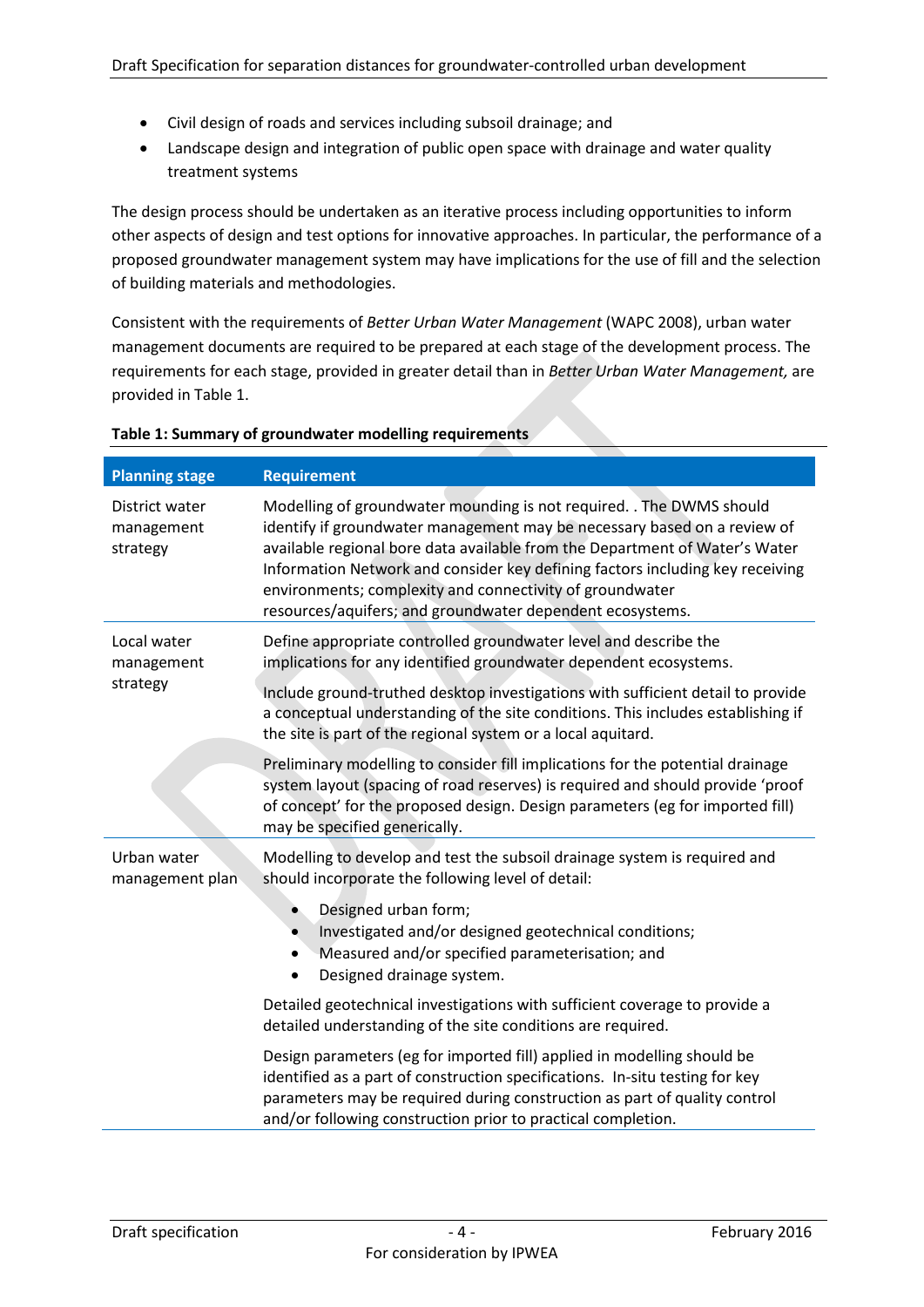The key aspects of this design process include model selection; definition of model inputs; and required model outputs. The model outputs will need to address the specifications in section [4.](#page-7-0)

### <span id="page-4-0"></span>**3.2 Model selection**

A variety of modelling methodologies are currently applied to this process by industry, generally with the principal aim of demonstrating a satisfactory separation of the proposed development from groundwater. The various broad model types which are considered appropriate are:

- Steady state calculations typically spreadsheet based. To be used only for broad assessment for concept planning or where the depth of fill proposed is driven by other factors;
- Dynamic 1-dimensional models can also be spreadsheet based but a number of Graphic User Interface based models are commercially available; and
- Detailed 2-dimensional or 3-dimensional models.

Different model types may be used at different stages of assessment to provide a level of information that is appropriate for the planning and design tasks being undertaken. More detailed models are likely to require more detailed and accurate information. This may need to be considered when designing monitoring programs.

Steady state modelling assumes that the magnitude and direction of flow is constant with time throughout the entire domain. This does not mean that in a steady state system there is no movement, it simply means that the amount of water within the domain remains the same, and that the amount of water that flows into the system, is the same amount as flows out.

The most common steady state models applied to groundwater mounding use modified versions of the Houghoudt equation which can be written as:

 $Q L<sup>2</sup> = 8$  Kb d (Di - Dd) (Dd - Dw) + 4 Ka (Dd - Dw)<sup>2</sup>

where:

- Q = steady state drainage discharge rate (m/day)
- Ka = hydraulic conductivity of the soil above drain level (m/day)
- Kb = hydraulic conductivity of the soil below drain level (m/day)
- Di = depth of the impermeable layer below drain level (m)
- $Dd =$  depth of the drains  $(m)$

Dw = steady state depth of the watertable midway between the drains (m)

 $L =$  spacing between the drains (m)

- d = equivalent depth, a function of L, (Di-Dd), and r
- <span id="page-4-1"></span> $r =$  drain radius (m)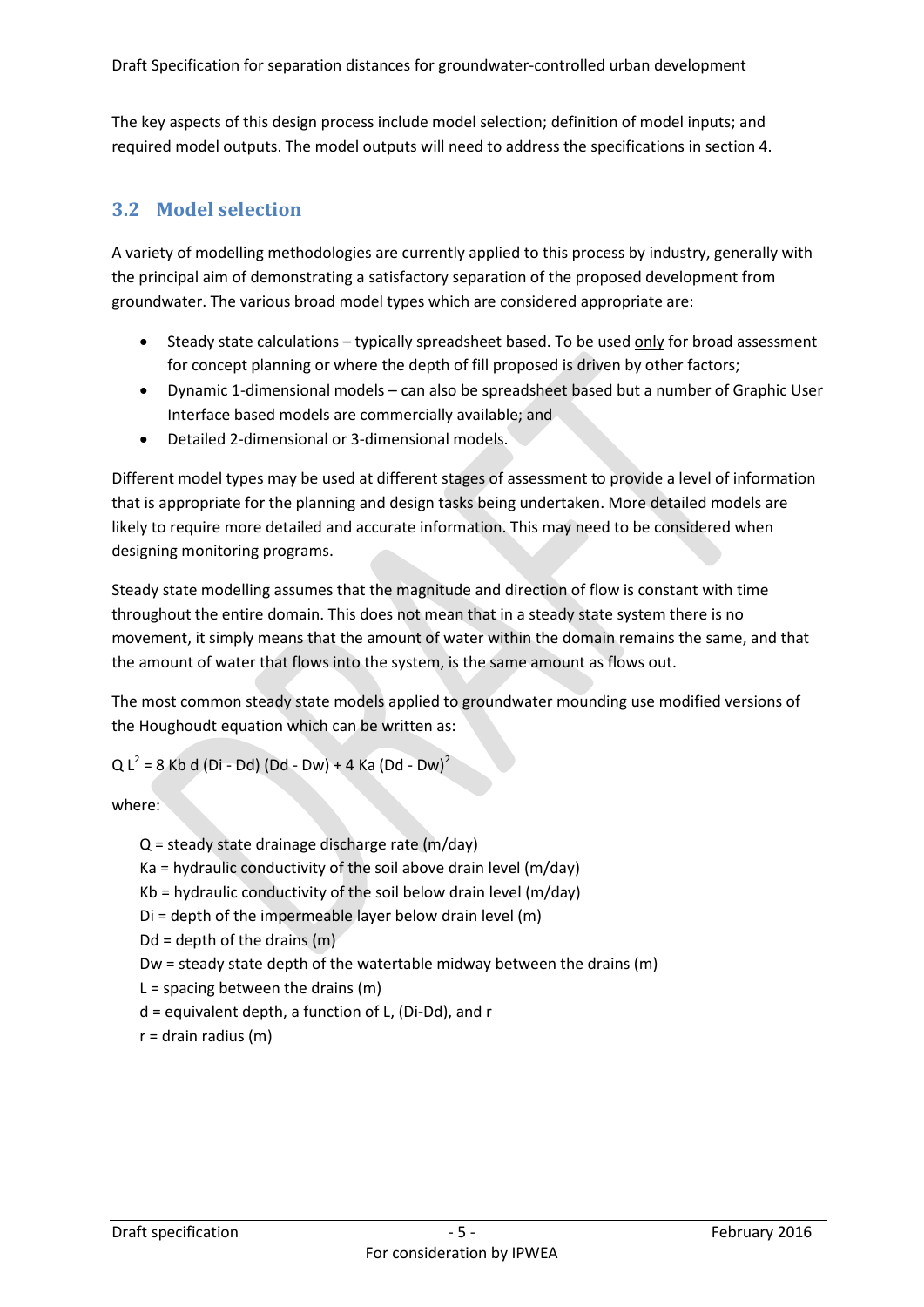# **3.3 Boundary/initial conditions**

Where a simplified 1-dimensional model has been identified as appropriate it is reasonable to fix an initial boundary condition at the invert level (or half full level) of the subsoil drain and assume a free discharge from the drain, provided that the invert level is suitably elevated in relation to the ultimate discharge point to provide a reasonable grade. The ultimate discharge invert level should be located at or above the higher of the winter baseflow or AAMGL at the point of discharge where possible. Where a cross section extends into an 'undrained' area it might be necessary to consider a variable groundwater level at the boundary which could be derived from available monitoring data or larger scale modelling where available.

For more complex systems or environments where 2-dimensional or 3-dimensional modelling is required it will be necessary to establish fixed or variable boundary conditions using regional or district scale modelling and/or monitoring where available consistent with the *Australian groundwater modelling guidelines* (Sinclair Knight Merz and National Centre for Groundwater Research and Training, Waterlines Report Series No. 82, June 2012).

Where it is proposed to use a regional scale model to develop a boundary condition, monitoring of local conditions will need to consider the on-site soil types to determine if the local conditions are different to those represented regionally (i.e. is the system perched?).

Where the local conditions reflect regional characteristics, the boundary conditions may be able to be obtained from existing modelling by the Department of Water. Models which are available for use in this way include:

- The Perth Regional Aquifer Modelling System (PRAMS) which covers the Northern Perth basin extending from Moora to Mandurah and including the Perth metropolitan region.
- The Peel-Harvey Regional Aquifer Modelling System (PHRAMS), which was developed for the Peel-Harvey Area and includes Mandurah and the northern extent of Bunbury.
- The South West Regional Aquifer Modelling System (SWAMS) which covers the Southern Perth Basin from Bunbury to Scott River East.
- The Collie Basin model.

# <span id="page-5-0"></span>**3.4 Rainfall**

A 30 year daily timestep rainfall record is to be used to develop a probability density function from which the required level of service can be selected. This data should be sourced from the Department of Water.

Rainfall predictions to be used as modelling inputs should be based on the Department of Water's future median scenario, as outlined in the S*election of future climate projections for Western Australia* (DoW, 2015).

For steady state calculations, additional conservatism is necessary to account for the coarse methodology. A 50% AEP 72 hour rainfall event averaged over 24 hours to provide mm/day is to be applied.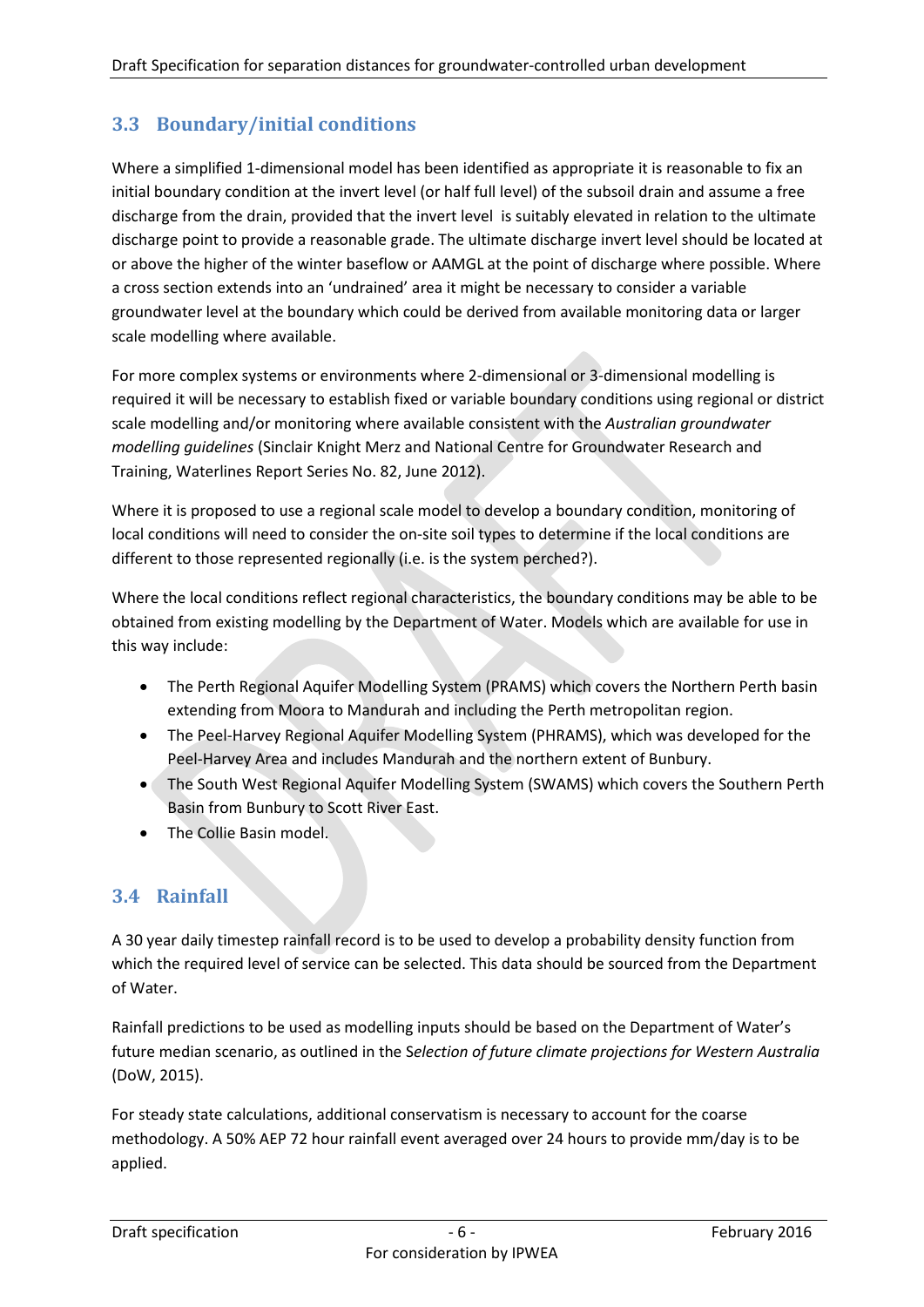### <span id="page-6-0"></span>**3.5 Geotechnical and hydrological parameters**

The following parameters to be applied when undertaking conceptual planning:

- Specific yield for imported fill ('yellow sand')– 0.2
- Hydraulic conductivity for imported fill ('yellow sand')– 5 m/day

[Table2](#page-6-1) proposes recommended net recharge ranges for different scales of groundwater investigation. These rates are not applicable for stormwater modelling.

| <b>Land use</b>                                 | Net recharge range |  |  |
|-------------------------------------------------|--------------------|--|--|
| Lot scale 1D modelling:                         |                    |  |  |
| Roof/hardstand (with soakage)                   | 80-90%             |  |  |
| Roof/hardstand (with pipe                       | $0 - 10%$          |  |  |
| connections)                                    | 10-20%             |  |  |
| Vegetation                                      | 40-50%             |  |  |
| Turf                                            |                    |  |  |
| Street scale 1D or small scale 2D/3D modelling: |                    |  |  |
| Lots (R10-30 with soakage)                      | 50-60%             |  |  |
| Lots (R10-30 without soakage)                   | 10-20%             |  |  |
| Lots (30 and above with soakage)                | 70-90%             |  |  |
| Lots (R30 and above without soakage)            | 10-15%             |  |  |
| Road reserves (with soakage)                    | 80-90%             |  |  |
| Road reserves (without soakage)                 | $0 - 20%$          |  |  |
| Public open space                               | 10-50%             |  |  |
| District/regional scale 2D/3D modelling:        |                    |  |  |
| Urban residential (soakage areas)               | 60-90%             |  |  |
| Urban residential (non-soakage areas)           | 10-20%             |  |  |

#### <span id="page-6-1"></span>**Table 2: Summary of recommended recharge rates**

The ranges in [Table](#page-6-1) 2 are based on an analysis of various back to back lot cross sections (street to street – including road reserve and setback to setback – excluding road reserve). Each cross section was assessed by assigning a 'catchment' and 'recharge' rate to each land use element with catchments adjusted to account for provision of soakage devices in lots and verges. Recharge assumptions for the individual land use elements used for this general analysis were:

- Hardstand (road pavement, paved verges & setbacks) 0% recharge
- Street soakage (raingarden) 90% recharge
- Turf 50% recharge
- Mixed turf/vegetation 30% recharge
- Lot soakage (soakwell) 100% recharge, resulting in: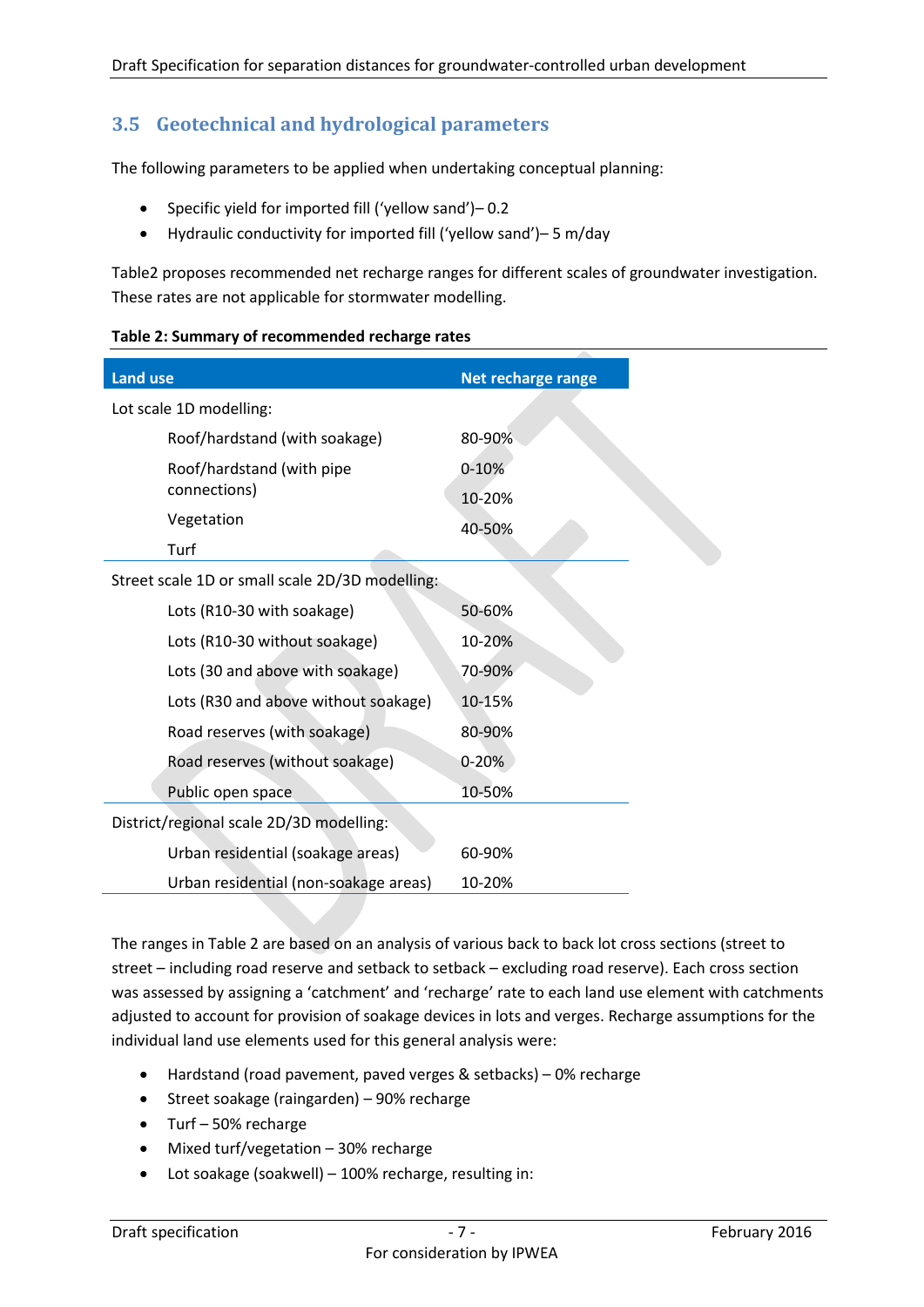- o Small backyards with soakwells 80% recharge (mix of 100% for connected roof and 50% for surrounding turf)
- o Large backyards with soakwells 60% recharge (mix of 100% for connected roof and 30% for surrounding turf & vegetation)

The rates in [Table2](#page-6-1) should be revised as further research is undertaken.

# <span id="page-7-0"></span>**4 Specifications**

This section provides specifications for groundwater separations appropriate to acceptable levels of risk and amenity for the following critical elements of built form and infrastructure:

- Buildings;
- Roads;
- Services;
- Drainage infrastructure (infiltration systems and devices);
- Private spaces; and
- Public open space recreation, sport and nature.

The criteria may be applied through a "deemed to comply" or acceptable solution approach. An alternative performance measure is also permitted which allows the acceptable solution to be modified as long as the identified objectives can be met. Use of the performance approach will require the proposed solution to be substantiated by sufficient technical investigation and justification.

### <span id="page-7-1"></span>**4.1 Buildings**

The *Building Code of Australia Volume 2 – Class 1 and 10 buildings* (2015) (BCA) contains performance requirements for dwellings. Detailed guidance is provided in the document for design and construction of suitable drainage and damp-proofing systems. The underlying objective is that water should be kept out of habitable spaces and structures should be appropriately designed to accommodate the prevalent site conditions.

The BCA specifies that buildings must "*perform adequately under all reasonably expected design actions*" and "*withstand extreme or frequently repeated design actions*". Groundwater and rainwater (including ponding) action are specified 'actions' under the BCA.

The BCA also specifies that:

"*A building is to be constructed to provide resistance to moisture from the outside and moisture rising from the ground*".

And:

*"Moisture from the ground must be prevented from causing:*

- (a) *unhealthy or dangerous conditions, or loss of amenity for occupants; and*
- (b) *undue dampness or deterioration of building elements."*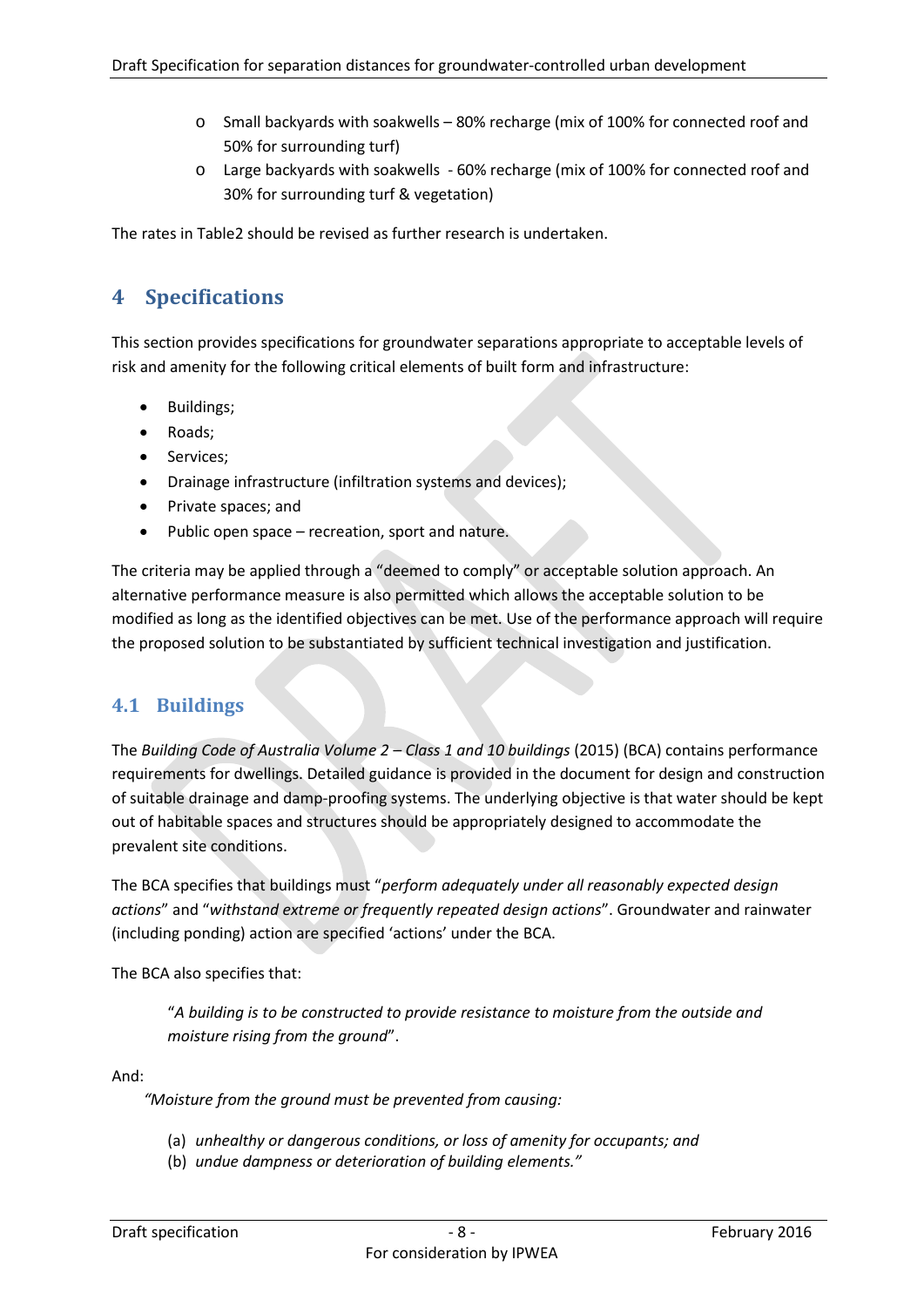#### *Deemed to comply criteria*

Meet the requirements of the *Building Code of Australia Volume 2*.

#### *Performance measures*

None required as this is addressed through the BCA.

### <span id="page-8-0"></span>**4.2 Roads and pavements**

Roads and pavements are recognised as key infrastructure in development areas that are prone to water damage. Alternative materials and construction methods are available to provide more robust surfaces which may have a substantially increased lifespan. These surface types may be more costly to install but when considered in relation to the increasing cost of fill and future repair costs may become more cost effective in future such that they should not be excluded from consideration.

#### *Deemed to comply criteria*

Meet the requirements of Module 8 of the IPWEA *Local Government Guidelines for Subdivisional Development* (the 'IPWEA Guidelines') for materials selection and testing, design and construction, and Module 4 of the IPWEA Guidelines, relating to drainage design and construction, in accordance with the WAPC's model subdivision conditions schedule.

#### *Performance measures*

None

### <span id="page-8-1"></span>**4.3 Services**

It is recognised that connections to services often impact on the fill use strategy; however this is generally in relation to the need for integration with existing services and/or optimisation of the efficiency of provision of the services.

#### *Deemed to comply criteria*

None. Services may be located within the groundwater.

#### *Performance measures*

None required.

### <span id="page-8-2"></span>**4.4 Drainage infrastructure (infiltration systems and devices)**

Drainage systems are provided in developments to manage both stormwater and groundwater. The effect of a drainage system that is located at or below groundwater will be to locally control the groundwater level to some extent.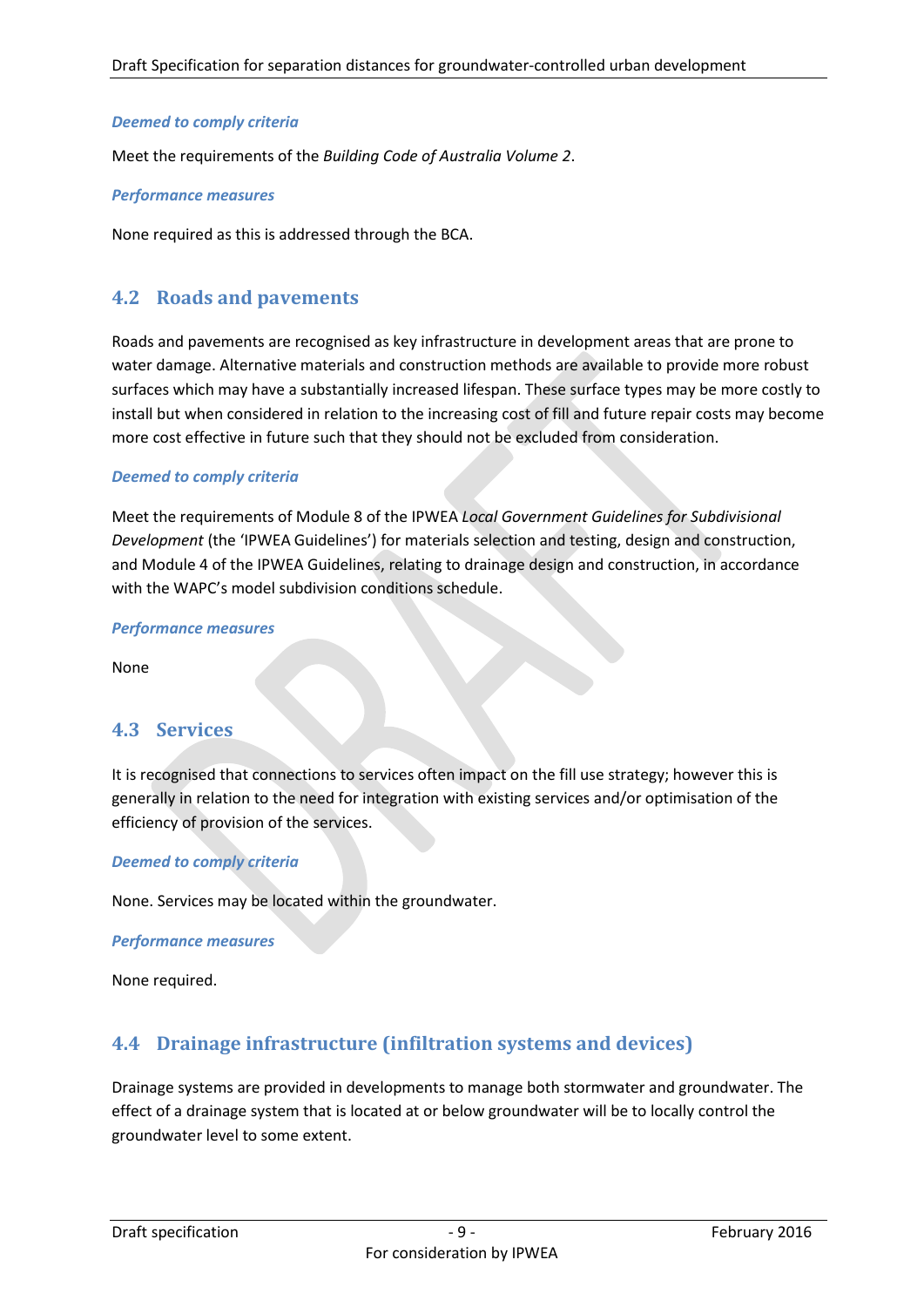#### *Deemed to comply criteria*

Drainage infrastructure should be designed in accordance with Module 8 of this guideline. In addition, the separation distances i[n Table](#page-9-1) 3 apply.

<span id="page-9-1"></span>

| Table 3: Separation criteria for drainage infrastructure |
|----------------------------------------------------------|
|----------------------------------------------------------|

| <b>Type of drainage infrastructure</b>               | <b>Specification</b>                    |
|------------------------------------------------------|-----------------------------------------|
| Underground infiltration systems                     | Omm from the 50% AEP phreatic surface   |
| Surface infiltration systems<br>(vegetated)          | 300mm from the 50% AEP phreatic surface |
| Surface infiltration systems (duel<br>function turf) | Default to Recreation POS standards     |

#### *Performance measures*

Underground infiltration systems – demonstration of acceptable volumetric capacity when groundwater is elevated above base of system and that the groundwater recedes below the invert of the system during mosquito breeding seasons (grated or partially open systems).

Surface infiltration systems – None.

#### <span id="page-9-0"></span>**4.5 Private spaces**

In areas where groundwater is shallow, land that is waterlogged during winter can become muddy and/or inaccessible depending on the amount and type of traffic (pedestrian, vehicular). Development in these landscapes should consider the amenity requirements of the specific urban form proposed.

#### *Deemed to comply criteria*

The separation distances in [Table](#page-9-2) 4 apply in the design of private spaces.

<span id="page-9-2"></span>

| Table 4: Separation criteria for private spaces |  |  |
|-------------------------------------------------|--|--|
|                                                 |  |  |

| <b>Type of drainage infrastructure</b> | <b>Specification</b>                                                                                                          |
|----------------------------------------|-------------------------------------------------------------------------------------------------------------------------------|
| Residential lots > 800 m2              | No criteria. It is expected that design of lots will include site<br>specific consideration of appropriate levels of amenity. |
| Residential lots 400 m2 to 800 m2      | 300mm of coarse sand applied to anticipated garden areas<br>in the rear of lots above the 50% AEP phreatic surface            |
| Residential lots <400 m2               | 150mm of coarse sand applied to anticipated garden areas<br>in the rear of lots above the 50% AEP phreatic surface            |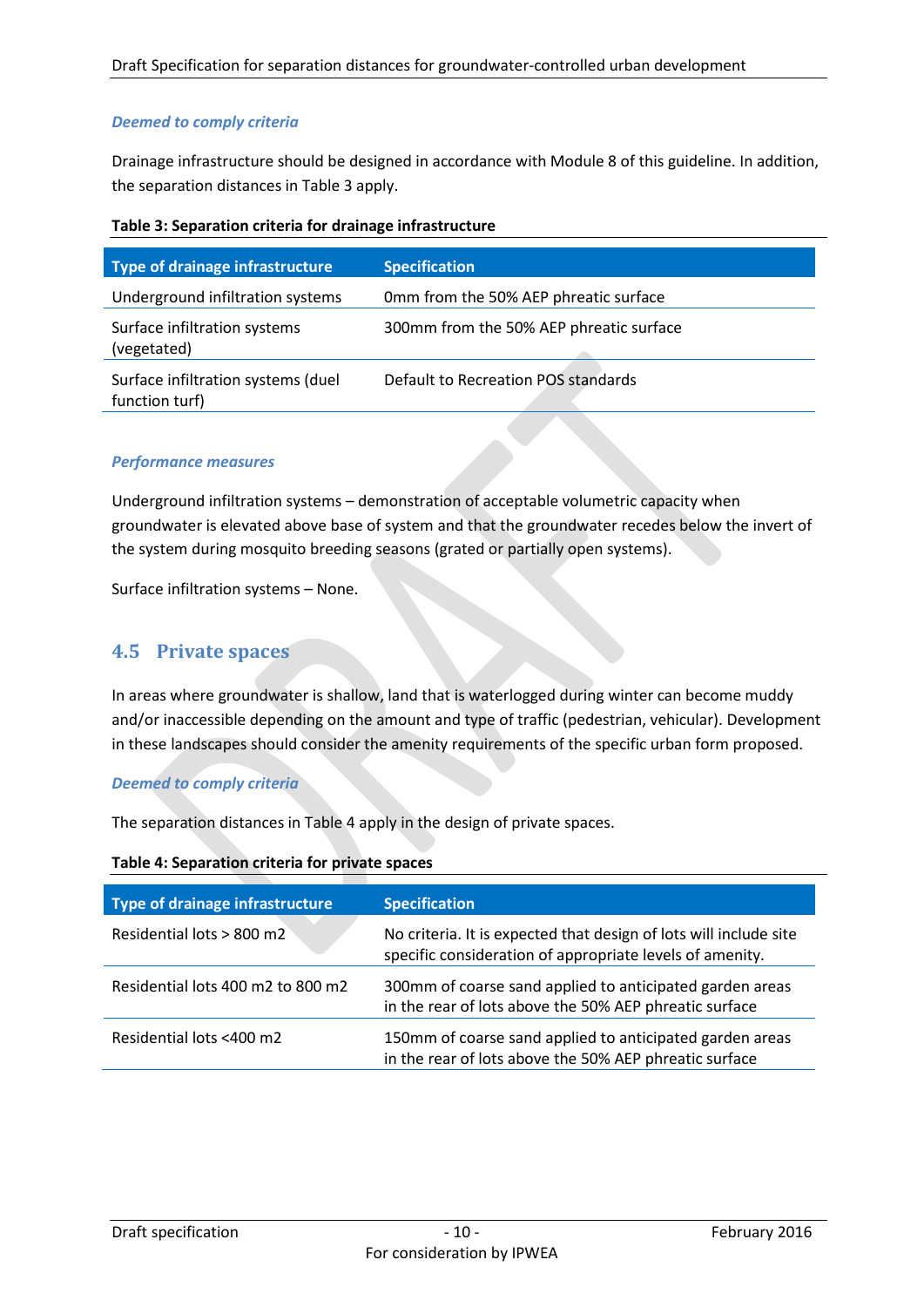#### *Performance measures*

The following performance measures may be applied for Residential lots below 800 m2 where it has been demonstrated that lot purchasers have been provided with sufficient educational material and landscape design advice to facilitate a suitably informed decision to purchase.

0mm from the 50% AEP phreatic crest level

No performance measures are proposed for Residential lots > 800 m2.

### <span id="page-10-0"></span>**4.6 Public open space – recreation, sport and nature**

The *Classification Framework for Public Open Space* developed by the Department of Sport and Recreation (2012), categorises different types of parkland by primary function: recreation, sport and nature space; and by expected catchment: local, neighbourhood, district or regional open space.

Nature spaces should be landscaped in a way that is consistent with the natural environment and its ecological water requirements. Plant selection should address the local hydrological conditions public access to low-lying wet parts of the space should be limited. No separation criteria are therefore required for these spaces.

Recreation and sport spaces should also address the local environment, providing adequately drained hard spaces and vegetation that is appropriate to the local hydrological conditions. Where open parkland or turfed areas are proposed, an unsaturated root zone should be provided so that plant (grass) health can be maintained. This requires an understanding of the capillary fringe thickness of the soil.

#### *Deemed to comply criteria*

The separation distances from the engineered phreatic surface for turfed open space on a range of soil types are provided in [Table 5.](#page-10-1) This incorporates a 150 mm allowance for root zone depth. It is not recommended that turf is laid directly on silt or clay soils.

| Soil type |        | <b>Separation distance</b> |
|-----------|--------|----------------------------|
| Gravel:   |        |                            |
|           | Coarse | 150 mm                     |
|           | Medium | 150 mm                     |
| Fine      |        | 200 mm                     |
| Sand      |        |                            |
|           | Coarse | 300 mm                     |
|           | Medium | 450 mm                     |
| Fine      |        | 650 mm                     |

#### <span id="page-10-1"></span>**Table 5: Separation distance for turfed open space based on typical soil types\***

\* Classification of soils types is based on Table A1 of AS 1726-1993 Geotechnical site investigations.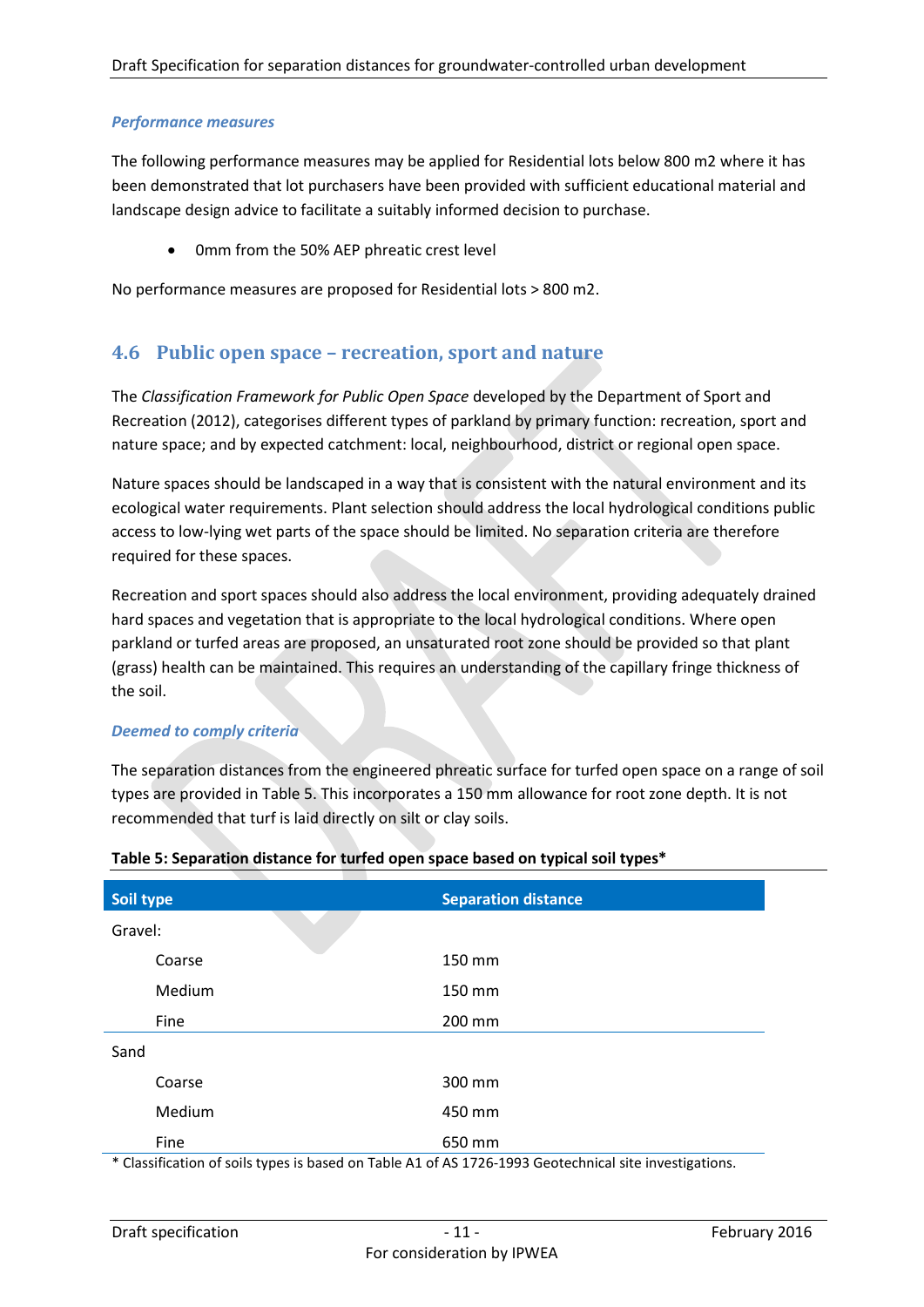The approach for design of groundwater drainage systems under turfed open space based on the various function and catchment categories is presented in [Table 6](#page-11-0) an[d Figure 1.](#page-11-1) It requires calculation of the appropriate AEP engineered phreatic surface, on top of which the separation distances i[n Table](#page-10-1)  [5](#page-10-1) are to be added.



<span id="page-11-1"></span>**Figure 1: Designing groundwater drainage under turfed open space**

| <b>Function</b>      | <b>Catchment</b>          | <b>Deemed-to comply criteria</b>                                                                                                                  |
|----------------------|---------------------------|---------------------------------------------------------------------------------------------------------------------------------------------------|
| Multi-function areas | (drainage and recreation) | Where turf is proposed as a landscape treatment, the<br>approach appropriate to its public open space function and<br>catchment is to be applied. |
| Nature               | local                     | The requirement for nature spaces is dependent on its                                                                                             |
|                      | neighbourhood             | characteristics and ecological water requirements. For                                                                                            |
|                      | district                  | example a wetland should be maintained as wet, whilst<br>dryland vegetation should to be maintained as dry (with                                  |
|                      | regional                  | access to groundwater at a consistent depth).                                                                                                     |
| Recreation           | local                     | The turf surface should be separated from the 50% AEP<br>phreatic surface consistent with Table 5.                                                |
|                      | neighbourhood             | The turf surface should be separated from the 50% AEP<br>phreatic surface consistent with Table 5.                                                |
|                      | district                  | The turf surface should be separated from the 20% AEP<br>phreatic surface consistent with Table 5.                                                |
|                      | regional                  | The turf surface should be separated from the 20% AEP<br>phreatic surface consistent with Table 5.                                                |
| Sport                | local                     | The turf surface should be separated from the 50% AEP<br>phreatic surface consistent with Table 5.                                                |
|                      | neighbourhood             | The turf surface should be separated from the 20% AEP<br>phreatic surface consistent with Table 5.                                                |
|                      | district                  | The turf surface should be separated from the 20% AEP<br>phreatic surface consistent with Table 5.                                                |

<span id="page-11-0"></span>**Table 6: Designing groundwater drainage for turfed open space based on function and catchment**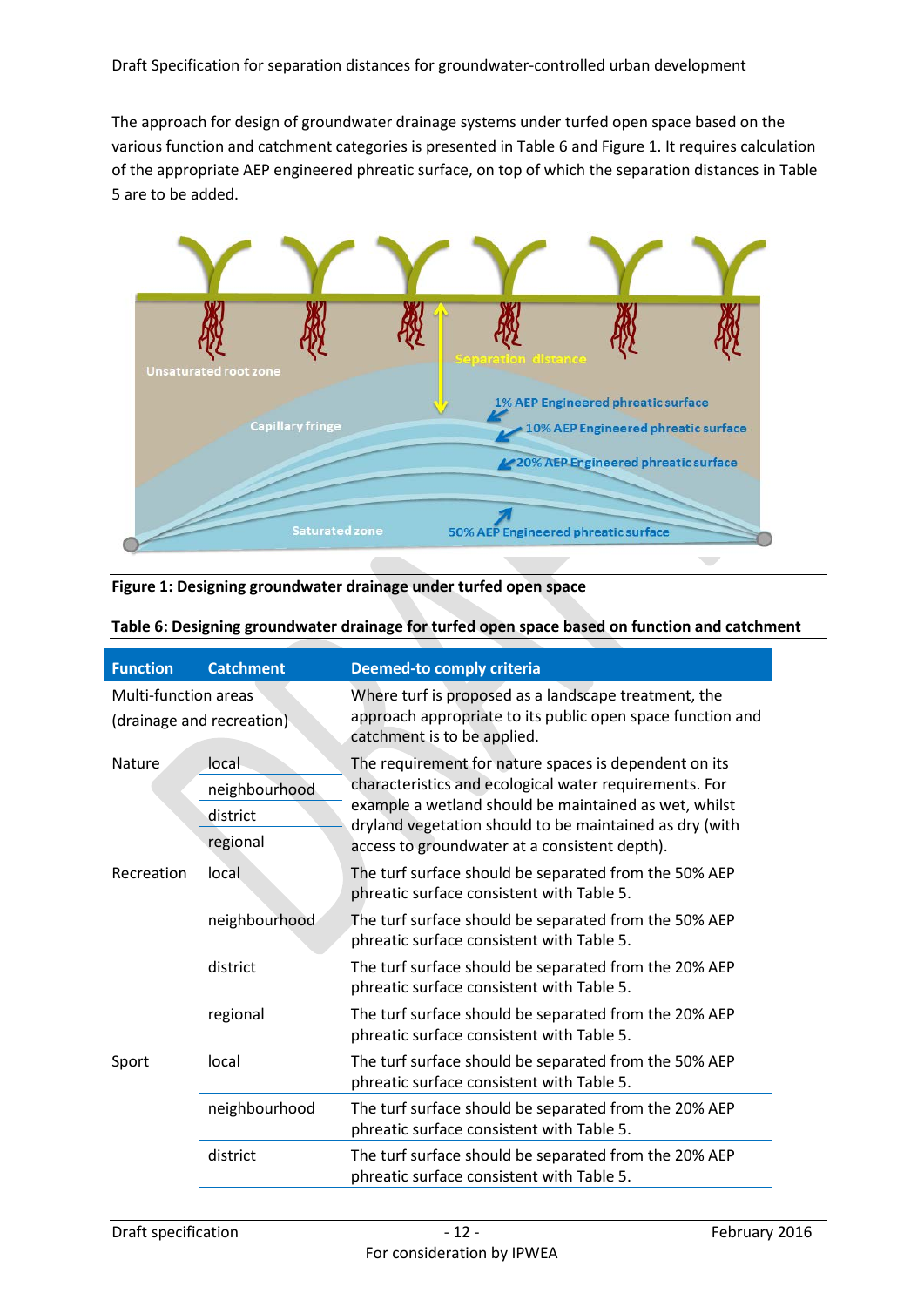| <b>Function</b> | <b>Catchment</b> | Deemed-to comply criteria                             |
|-----------------|------------------|-------------------------------------------------------|
|                 | regional         | The turf surface should be separated from the 10% AEP |
|                 |                  | phreatic surface consistent with Table 5.             |

#### *Performance measures*

Turf for recreation or sports use should be planted with a well-drained layer of underlying soil no less than 300 mm deep to provide ideal growing conditions and surface performance. The characteristics of the underlying soil layer should be specified to ensure that the thickness of the capillary fringe will not exceed around half of the thickness of the soil layer (typically: hydraulic conductivity/infiltration rate and grain diameter).

For sites where a design process is undertaken for the public open space which includes detailed specification and testing of underlying soils such that a more accurate assessment of capillary fringe thickness can be made the default separations presented in [Table 5](#page-10-1) can be replaced with a site specific calculation.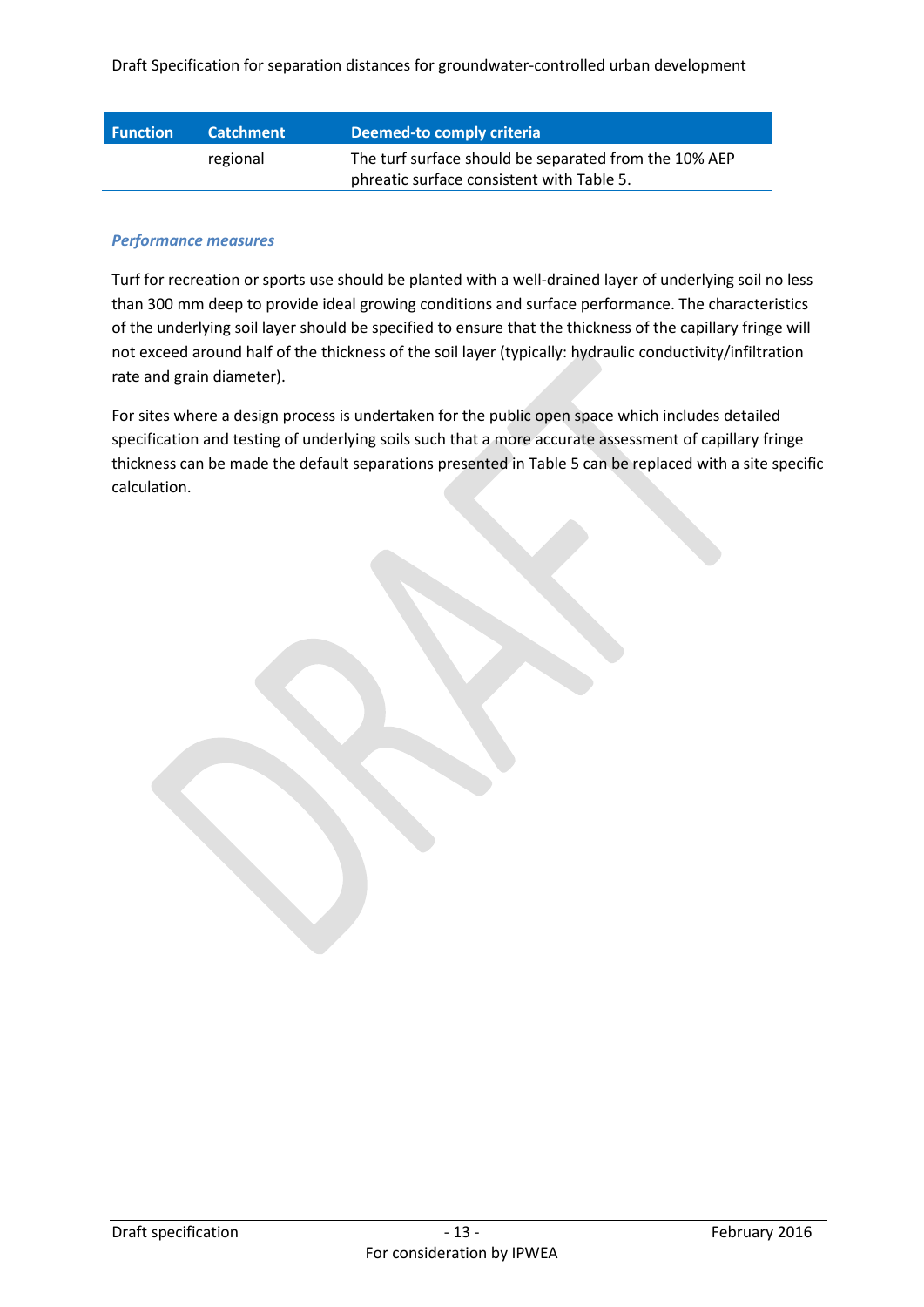# <span id="page-13-0"></span>**Glossary of terms**

| Annual exceedance probability (% AEP) | The probability that a given event will occur or be exceeded<br>in any year                                                                                                     |
|---------------------------------------|---------------------------------------------------------------------------------------------------------------------------------------------------------------------------------|
| Capillary fringe                      | Part of the unsaturated zone, where soil voids are filled (or<br>almost filled) with water due to capillary rise                                                                |
| Controlled groundwater system         | A groundwater system that is subject to control or<br>management through the provision of drainage<br>infrastructure                                                            |
| Controlled groundwater level (CGL)    | The invert level of groundwater controlling infrastructure                                                                                                                      |
| Groundwater                           | Water in the soil voids of the saturated zone                                                                                                                                   |
| Groundwater level                     | The non-static top of the saturated zone (can include locally<br>perched groundwater)                                                                                           |
| Perched groundwater                   | Groundwater that occurs above the regional water table, as a<br>distinct saturated zone embedded within the unsaturated<br>zone due to the presence of an aquiclude or aquitard |
| Engineered phreatic surface           | The non-static top of the saturated zone in a controlled<br>groundwater system                                                                                                  |
| Engineered phreatic crest level       | The highest point on the controlled phreatic surface                                                                                                                            |
| 50% AEP phreatic surface              | The phreatic surface that will be exceeded in 50% of years<br>(50% chance each year).                                                                                           |
| 20% AEP phreatic surface              | The phreatic surface that will be exceeded in 20% of years<br>(20% chance each year).                                                                                           |
| Saturated zone                        | The part of the soil profile where voids are completely filled<br>with water.                                                                                                   |
| Seasonally perched groundwater        | Perched groundwater that is seasonally connected to the<br>underlying water table                                                                                               |
| Unsaturated zone                      | The part of the soil profile where voids are only partially filled<br>with water.                                                                                               |
| Water table                           | The non-static top of the saturated zone (generally does not<br>include locally perched groundwater)                                                                            |